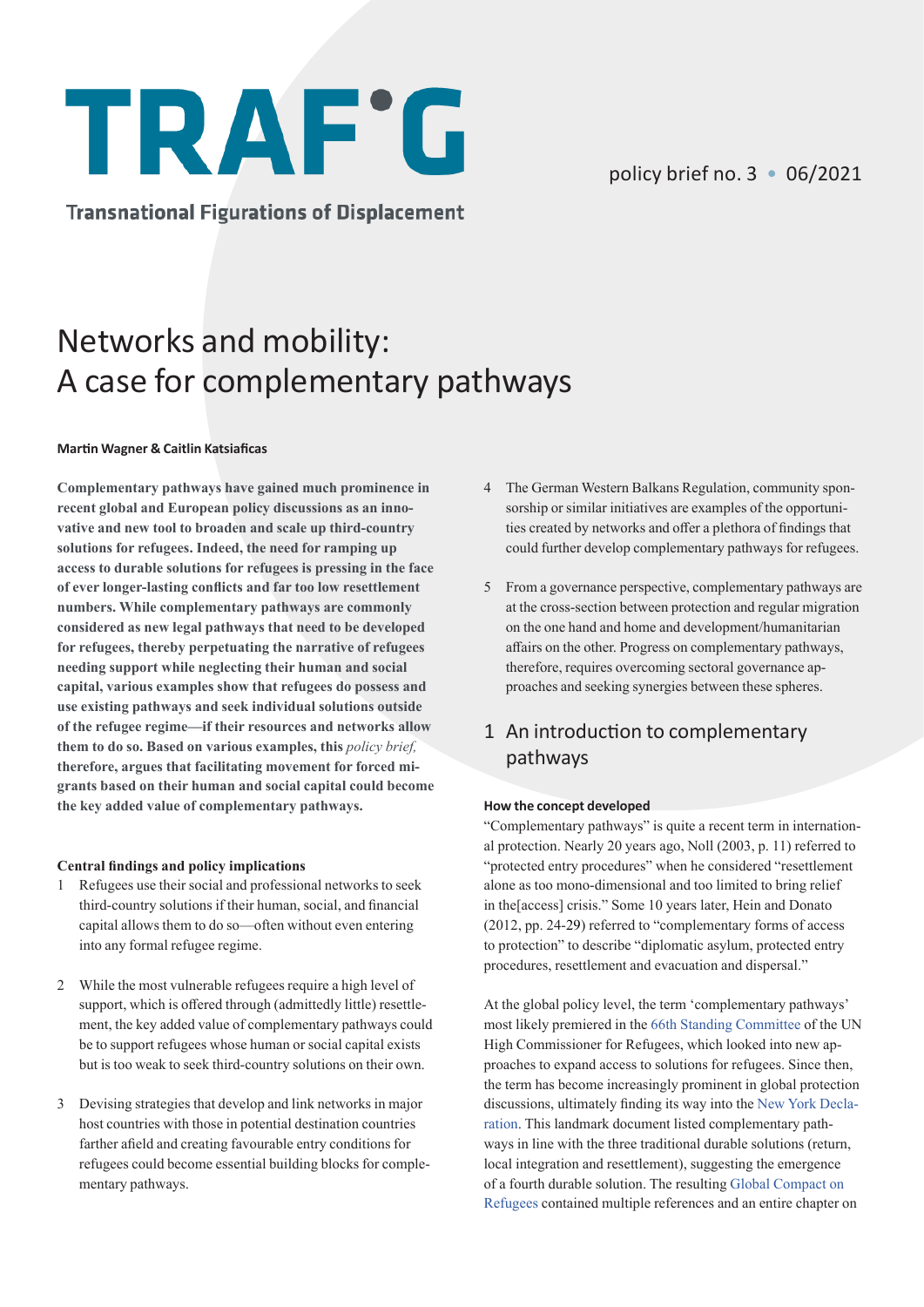complementary pathways (section 94). Additionally, a concrete initiative developed out of the Global Compact, the [CRISP -](https://resettle.org/)  [Sustainable Resettlement and Complementary Pathways Initia](https://resettle.org/)[tive](https://resettle.org/), led jointly by the International Organization for Migration (IOM) and UNHCR to support stakeholders in creating and expanding refugee resettlement and complementary pathways.

At the EU-level, institutions have brought forward policy options for the establishment of "safe and legal avenues" (European Parliament, 2016) to enable protection seekers to reach the European Union or "orderly and safe pathways to the EU for third-country nationals in need of protection" (European Commission, 2016). While the European Commission published recommendations for EU member states under the [Commission](https://ec.europa.eu/home-affairs/sites/default/files/what-we-do/policies/european-agenda-migration/20170927_recommendation_on_enhancing_legal_pathways_for_persons_in_need_of_international_protection_en.pdf)  [Recommendation on enhancing legal pathways for persons in](https://ec.europa.eu/home-affairs/sites/default/files/what-we-do/policies/european-agenda-migration/20170927_recommendation_on_enhancing_legal_pathways_for_persons_in_need_of_international_protection_en.pdf)  [need of international protection](https://ec.europa.eu/home-affairs/sites/default/files/what-we-do/policies/european-agenda-migration/20170927_recommendation_on_enhancing_legal_pathways_for_persons_in_need_of_international_protection_en.pdf) in September 2017, complementary pathways as such only entered EU asylum and migration policy under the [New Pact on Migration and Asylum](https://eur-lex.europa.eu/legal-content/EN/TXT/?qid=1601287338054&uri=COM%3A2020%3A609%3AFIN), introduced in September 2020. With the [Recommendation on legal path](https://ec.europa.eu/info/sites/default/files/commission_recommendation_on_legal_pathways_to_protection_in_the_eu_promoting_resettlement_humanitarian_admission_and_other_complementary_pathways.pdf)[ways to protection in the EU: promoting resettlement, humani](https://ec.europa.eu/info/sites/default/files/commission_recommendation_on_legal_pathways_to_protection_in_the_eu_promoting_resettlement_humanitarian_admission_and_other_complementary_pathways.pdf)[tarian admission, and other complementary pathways,](https://ec.europa.eu/info/sites/default/files/commission_recommendation_on_legal_pathways_to_protection_in_the_eu_promoting_resettlement_humanitarian_admission_and_other_complementary_pathways.pdf) released alongside the New Pact, the Commission is promoting the use of complementary pathways for those in third countries who are in need of international protection.

#### **What complementary pathways are now**

Since complementary pathways emerged, policymakers and scholars have tried to conceptualise and define them; however, these efforts have met with limited success. Rather than developing a concrete definition in both academic and policy circles, they list various initiatives that may fall under the complementary pathways umbrella, such as humanitarian visas, humanitarian admission, community sponsorship, or existing legal pathways for family reunification, education opportunities, employment opportunities or "other opportunities" (UNHCR, 2019). Complementary pathways in this respect are described as "migration channels which, though not always originally designed for international protection, can complement resettlement schemes" (OECD, 2016).

There have been several attempts to categorise complementary pathways. For instance, the European Council on Refugees and Exiles (ECRE) differentiated between forms of legal admission rooted in the international protection regime (resettlement, humanitarian admission programmes, private sponsorship and humanitarian visas) and those rooted in regular migration and mobility schemes (family reunification, labour migration and education mobility) (ECRE, 2017). More recently, Wood (2020) distinguished between needs-based (e.g. humanitarian visas or humanitarian admission programmes) and qualification-based (family, employment or education) complementary pathways on the one hand and 'custom-made' complementary pathways versus regular migration channels on the other. The latter refers to whether the pathway has been specifically developed for refugees or whether it is generally open for migrants, including refugees.

Despite their growing popularity, not everyone agrees with the concept. Of particular concern are pathways that are not specifically designed for refugees and displaced people (i.e. non-humanitarian, regular migratory pathways) and that offer for some only a temporary solution. Additionally, while complementary pathways are heavily promoted in global and EU policy documents, they have so far triggered less interest among states. The narrative that refugees need protection and support above all else does not fit with the image of refugees capitalising upon their resources, connections and skills to access third-country solutions beyond the classical ones reserved for them, namely resettlement, humanitarian admission or claiming international protection upon arrival in a destination country. With refugee issues usually separated from legal migration agendas, one of the challenges of promoting complementary pathways is to identify policymakers responsible for taking up the issue (i.e. which department or ministry). Complementary pathways are, therefore, one of the cases where the strict divide between categories like migrants and refugees is unproductive (Wagner, 2017).

#### **What complementary pathways could be**

Complementary pathways thus far have been addressed via a top-down approach. Global and EU policy documents (e.g. the Global Compact and New Pact on Migration and Asylum) address states and encourage them to provide pathways that refugees and displaced people can access. While laudable, the development of this policy approach is largely detached from displaced people and their social capital (family ties or professional networks), their human capital (skills) or their economic capital (financial resources).

Complementary pathways could well be understood as an intermediate third-country solution between resettlement and legal pathways, which may overlap in both directions (see Figure 1). Resettlement as a protection tool offers a third-country solution to the most vulnerable refugees—those who have no social or professional connections or financial means. Well-connected refugees, on the contrary, may fully rely on their own capacities (financial means or skills) and social relations (strong professional or private networks) to find protection and better long-term opportunities on their own. They are likely to use legal migration pathways. Complementary pathways, in turn, may offer third-country solutions for those in-between. As will



Figure 1: Third-country solutions for refugees © ICMPD, Martin Wagner, Camilla Fogli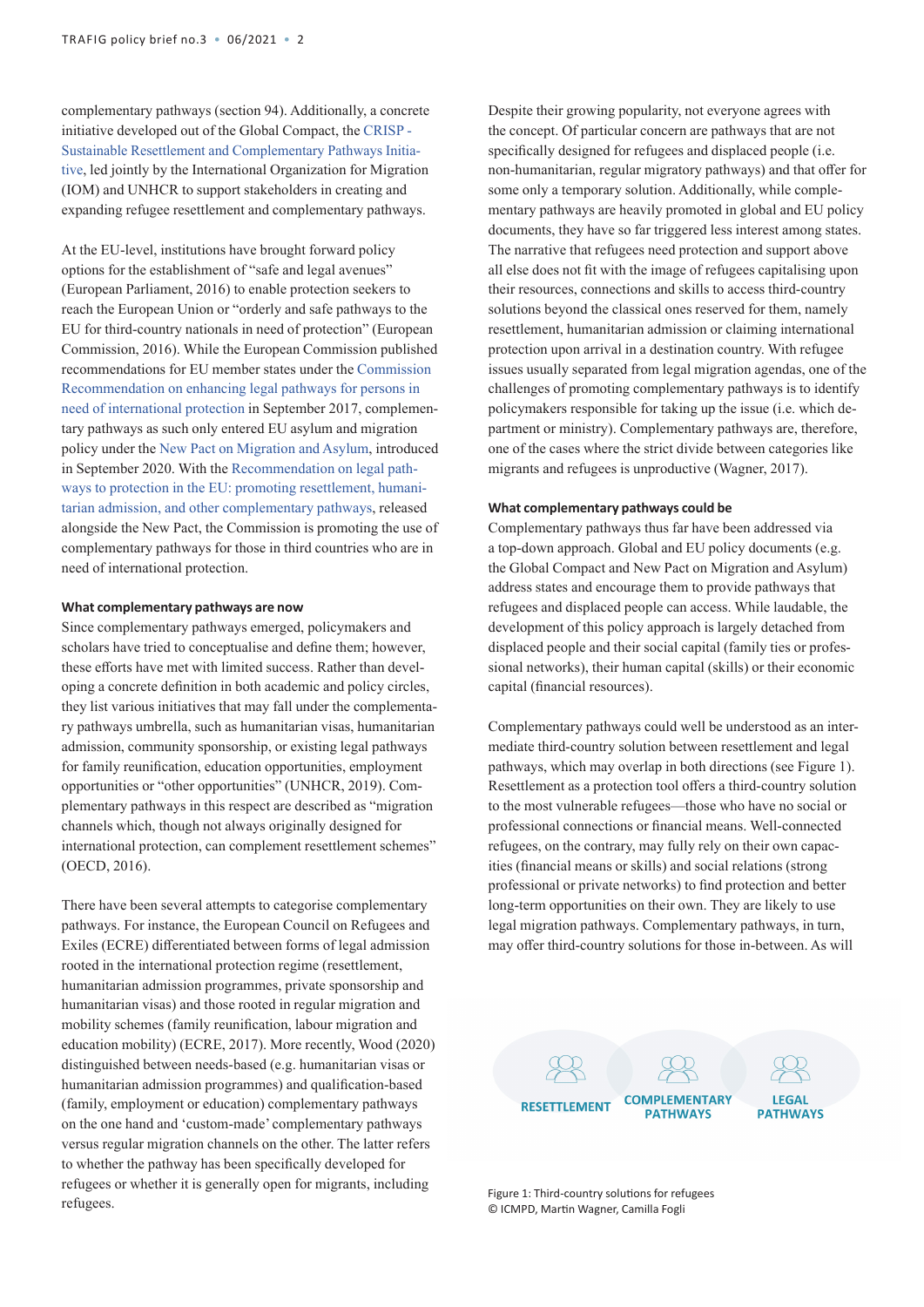be presented below, refugees are striving to capitalise on their networks and find a solution to their displacement, which includes mobility via existing migratory pathways. In this sense, complementary pathways can help to bring and settle refugees in third countries by supporting them in building new networks and leveraging or restoring interrupted and weak networks. Complementary pathways, in this understanding, shall not necessarily provide new pathways that offer more exclusive mobility rights to refugees but rather shall develop policies that allow them to use their social capital, skills and resources as well as their professional or social networks.

### 2 The potential of networks for tapping into mobility

#### **The role of networks**

The role of networks, particularly migrant networks, has long been emphasised in migration theory and academic debate. Migrant networks have been conceptualised as "sets of interpersonal ties that connect migrants, former migrants, and non-migrants in origin and destination areas through ties of kinship, friendship and shared community origin" (Massey et al., 2005, p. 42). More recent discourses, however, show that the understanding that migrants are mainly navigating within migrant networks only addresses part of the plurality of existing networks. It neglects the relevance of other facilitators such as universities, employers or governments, and the rising role of the Internet in providing access to information and new networks via various online platforms or social media (Meeteren & Pereira, 2018). However, they also acknowledge that the social capital potentially available in networks is not always made readily accessible but rather "needs to be mobilised through networking strategies" (Meeteren & Pereira, 2018, p. 941). This points to the importance of cultivating and leveraging refugees' networks.

The research project [Transnational Figurations of Displacement](https://trafig.eu/) [\(TRAFIG\)](https://trafig.eu/) investigates the importance of mobility and networks in finding solutions for displaced persons facing protracted situations. The central hypothesis is that the more connected and mobile refugees and displaced people are, the less likely it is that they end up in situations of protracted displacement and vice versa. TRAFIG research in the Horn of Africa, the Middle East and Europe shows that displaced people rely heavily on their capital and networks. Their networks may include family members or friends living abroad, professional connections in other cities or countries or educational prospects. However, it is not just the quantity of contacts but rather their quality that influences the opportunities these networks can help unlock (for more, see Etzold et al., 2019). Thus, while refugees seek to tap into their networks, policymakers and practitioners can play a role in supporting the building and strengthening of these networks (Katsiaficas et al., 2021).

#### **Existing pathways that leverage networks**

Several existing pathways tap into these personal and professional networks, either at the individual or organisational level, and overlap with many of those channels deemed to be complementary pathways.

Naturally, family relations (often) offer powerful networks and notably come with a legal right to **family reunification** for refugees. Migration pathways for family reasons have traditionally contained elements of sponsorship, including proof of employment, financial means or adequate housing. Exceptions may be made for certain groups of sponsors, most commonly for refugees and those with subsidiary protection. However, family reunification is mostly limited to nuclear family members and thus does not address more distant relations. Moreover, displaced people often face particular barriers to family reunification as they often cannot obtain birth and marriage certificates and other documents due to the specific circumstances under which they had to flee.

Another way networks have been leveraged is **scholarship programmes** in various countries like Mexico, Japan or Australia **for students who have been displaced** (Wood & Evans, 2020). In Europe, the Portuguese-led [Global Platform for Syrian](http://globalplatformforsyrianstudents.org/index.php/the-network)  [Students](http://globalplatformforsyrianstudents.org/index.php/the-network) started to build networks for students already in 2013 to receive education or finalise studies that were interrupted by the conflict in Syria.

On refugee **labour** mobility, the organisation [Talent Beyond](https://www.talentbeyondboundaries.org/)  [Boundaries \(TBB\)](https://www.talentbeyondboundaries.org/) has received perhaps the most attention, as it is the most advanced example. In essence, TBB connects the talents and skills of refugees in major hosting countries like Jordan or Lebanon with employers in Western countries via a specifically designed "[Talent Catalogue"](https://www.talentbeyondboundaries.org/the-talent-catalog). Other initiatives look into intra-EU mobility based on refugees' skills, as explored by the EU agency [Cedefop](https://www.cedefop.europa.eu/en/events-and-projects/projects/adult-refugee-legal-mobility) or [moveurope!](https://migrationmiteinander.de/en/homepage/). Numerous civil society networks like [Startup refugees](https://startuprefugees.com) in Finland, More than one [Per](https://mtop.at/en/)[spective](https://mtop.at/en/) in Austria and [Workeer](https://workeer.de/) in Germany have emerged at the national level to connect refugees with employers, while businesses are also creating networks, such as the [TENT Partnership](https://www.tent.org/)  [for Refugees](https://www.tent.org/).

A tool that has received much attention of late is **community sponsorship**, a [community-based approach](https://refugeesponsorship.org/community-sponsorship) mostly linked to resettlement schemes that enables private citizens and organisations to welcome refugees to their country. Under Canada's long-standing programme, community sponsorship can facilitate the actual journey of refugees to the country and also assist with their reception and integration. However, the concept of community sponsorship is flexible and can be applied to various migration pathways beyond resettlement. Indeed, it offers an array of possibilities for communities, civil society and the private sector to engage in welcoming refugees. It thus creates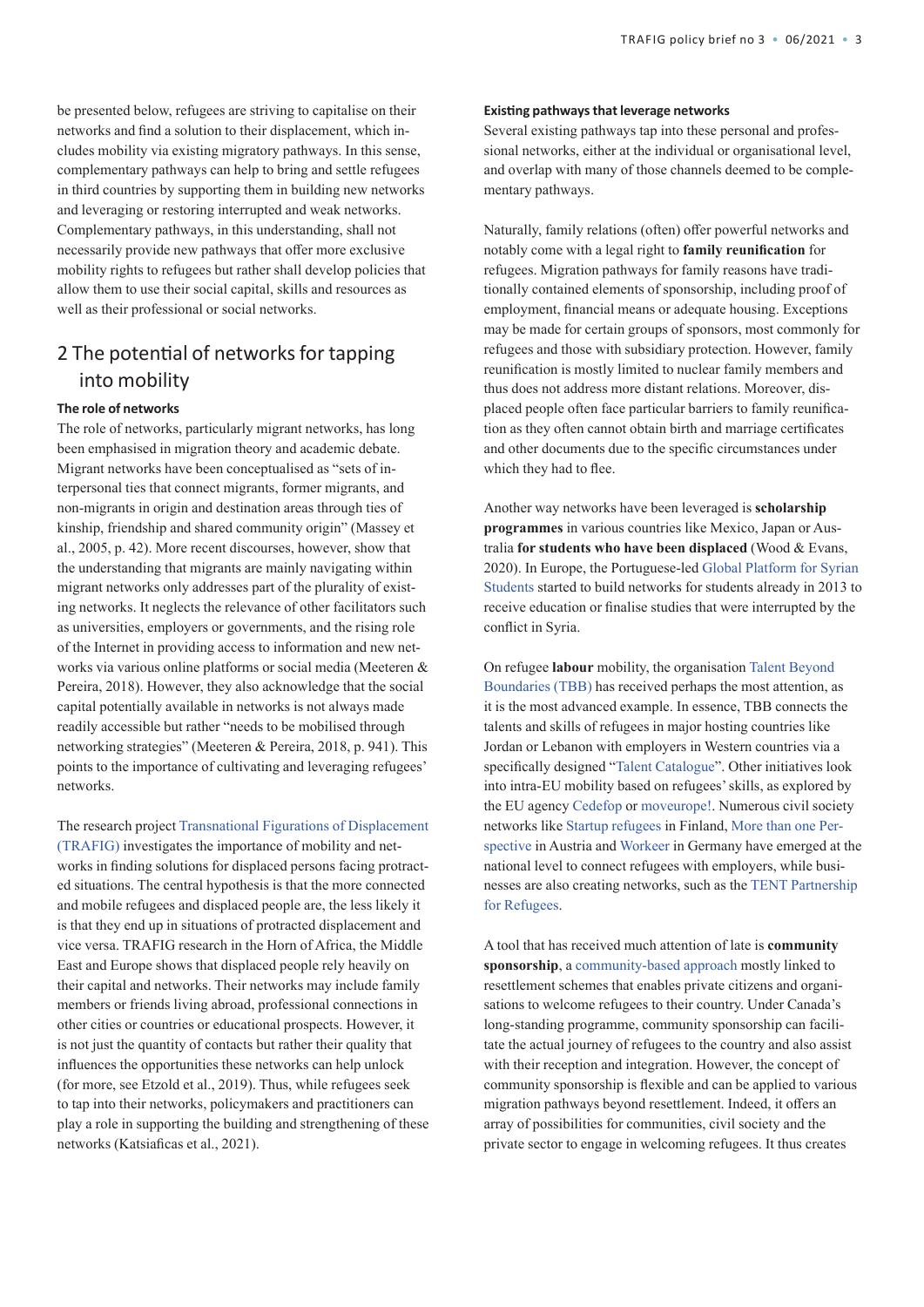an umbrella for all sorts of networks that can support refugees. However, existing networks such as family relations often do not play an important role or are even considered as a hindrance to community sponsorship. Many current community sponsorship programmes, such as those in the United Kingdom and Germany, do not provide the option to select family members or 'name' other persons to sponsor, even though many refugees and other migrants living in Europe and other third countries have frequently requested this and would be ready to set up supporting communities to welcome members of their own networks.

**Digitalisation** also offers plenty of opportunities to bridge long distances and make translocal and transnational networks come alive. These include opening up new opportunities, markets and networks to people who would otherwise be marginalised from mainstream economic avenues by virtue of their displacement (Easton-Calabria, 2019). Digital platforms may also increase the visibility of refugees' human and social capital to employers or universities abroad (see various examples in Easton-Calabria, 2019, p. 9).

#### **Leveraging networks to enable mobility**

Particularly in the EU context, complementary pathways are mainly discussed with respect to new or alternative migratory routes. However, pathways do exist, and networks appear to be vital in accessing these. Once a network offers a solution (e.g. a job offer, student scholarship or family reunion), states should facilitate entry by, for instance, easing requirements such as qualifications, student certificates, marriage documents or other formal requirements which refugees may not possess, or by broadening the definition of family members who can be reunited.

The rationale for eased entry seems justified when the purpose of migration has been defined, and a network (community sponsorship, the family, a university or an employer) is in place to welcome the refugee and support them in settling in. As it was put, "contemporary approaches toward forced migrants focus on securing protection and providing assistance, not on facilitating movement" (Aleinikoff, 2018, p. 1). In this vein, facilitating movement for forced migrants based on their human and social capital could become the key added value of complementary pathways.

#### **When networks meet mobility: Germany's Western Balkans Regulation**

Although the German Western Balkans Regulation (Bundesagentur für Arbeit, n.d.), introduced in 2016, does not address people in need of international protection per se, it is an example of the power of networks to foster mobility. This policy opened the German labour market to all skill and qualification levels of migrants from the Western Balkans, including low-skilled migrants. Instead of calling for certain language or professional qualifications, the regulation requires applicants to have been offered a job from an employer in Germany for which no eligible candidate in Germany can be found.

Five years after the regulation took effect, the first evaluations documented that, between November 2015 and May 2020, around 244,000 preliminary approvals for applicants for employment from the Western Balkans in Germany were granted; 57,750 were rejected (Brücker et al., 2020). For the purpose of this policy brief, the assessed importance of networks is even more relevant: According to a report by the Institute for Employment Research (IAB), the majority of the regulation's beneficiaries relied on personal or professional relations. Only in some isolated instances did citizens of the six Western Balkan countries benefit from the regulation without the support of any networks (Brücker et al., 2020).

Ultimately, the combination of networks and the facilitation of mobility allowed approximately 98,000 citizens from the Western Balkans to arrive and work legally in Germany based on this regulation and to meet the needs of the German labour market. This model does not need to be limited to the Western Balkans and could well be used to expand solutions via more mobility options for refugees.

# 3 The role of networks and mobility for complementary pathways

Forcibly displaced people are certainly not a homogenous group—not only because of their varying nationalities or ethnic backgrounds but foremost because of the different levels of human, social and financial capital that they possess. Indeed, as outlined by UNHCR, "how a displaced person fares in the future, whether in the country of asylum or origin or in a third country, depends on the skills, experiences and qualifications, mental and physical health, material assets and attitudes maintained and developed while displaced" (2016, section 6). While this is true for local integration, it is also true regarding third-country solutions.

As visualised in Figure 2, the human, social and financial capital of refugees not only has a substantial impact on third-country solutions that are open to them but also on the level of support they need to compensate for no or weak human, social or financial capital. This policy brief argues that three general groups of third-country solutions can be envisioned to correspond with different refugee profiles:

- 1 Those with strong networks and financial means need little to no support to access existing legal pathways.
- 2 Those with limited capital and weak networks will need targeted support to strengthen their networks and allow flexibility regarding access to third countries, namely via complementary pathways.
- 3 Those with high protection needs because of limited to no relevant capital or networks continue to rely primarily on resettlement.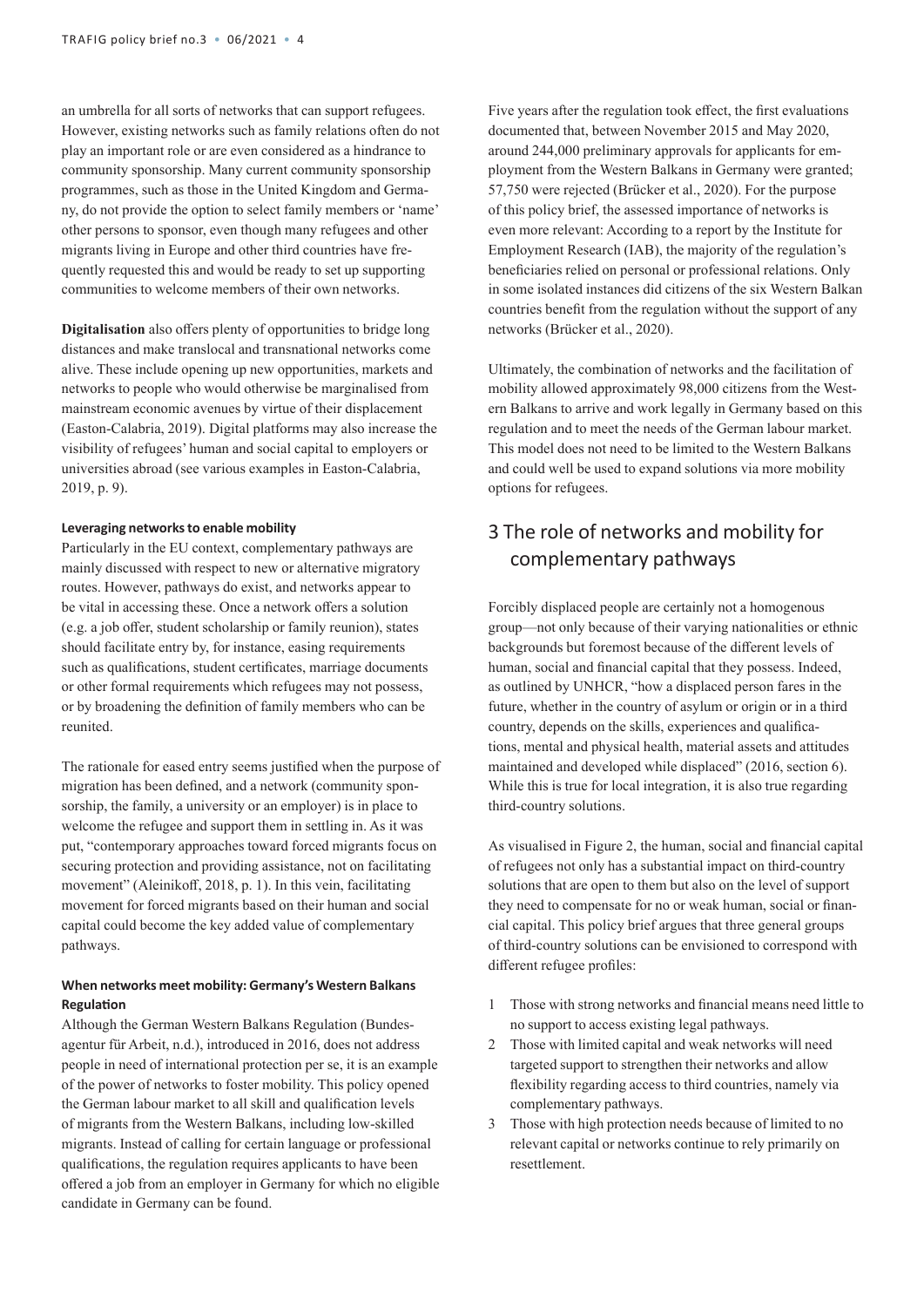

Figure 2: The correlation between networks, capital and third-country solutions for refugees © ICMPD, Martin Wagner, Camilla Fogli

#### **Strong human, social and/or financial capital—Little to no support is needed**

There is a significant number of refugees who never enter the refugee protection regime. Their human and social capital, in the form of family, social or professional networks, allows them to move from countries of persecution or war to safety, arriving (or, as 'refugees sur place', already staying) in EU countries on residence permits based on work, family or education. Despite several shortcomings with available data, a 2021 OECD– UNHCR study mapped the residence permits issued by OECD countries and Brazil to citizens of seven major source countries of refugees with high recognition rates, namely Afghanistan, Eritrea, Iran, Iraq, Somalia, Syria and Venezuela, which together were the source of 62 per cent of displaced persons in 2019 (OECD & UNHCR, 2021). According to their calculation, nearly 1.5 million first-time residence permits were granted between 2010 and 2019 to citizens of these countries on the grounds of family, work or study. Of these permits, 67 per cent were granted for family reasons, 18 per cent were given for study, and 13 per cent were granted for work purposes (OECD & UNHCR, 2021).

In comparison, during this same period, nationals of these seven countries submitted four million asylum applications, 2.2 million people were granted refugee status or subsidiary protection, and 572,000 refugees were resettled to OECD countries and Brazil (OECD & UNHCR, 2021).

Following this exercise and based on Eurostat data on first-time residence permits issued for major source countries of refugees with a high protection need (determined by a recognition rate of above 50 per cent), one can see that citizens from Syria, Afghanistan, Iraq, Eritrea, Somalia and Yemen also make significant use of legal pathways to come to Europe (see Table 1). More relevant, however, may be that they outnumber—by far—refugees who are resettled.

Above all, these numbers show that refugees use existing pathways and seek individual solutions outside of the refugee regime—if their resources and networks allow them to do so.

|             | Number of residence permits (2010-2019) |        |           |         | Number of refugees<br>resettled | Total positive decisions* and<br>recognition rate |     |
|-------------|-----------------------------------------|--------|-----------|---------|---------------------------------|---------------------------------------------------|-----|
|             | Family                                  | Work   | Education | Total   | 2010-2019                       | 2010-2019                                         |     |
| Syria       | 257,834                                 | 10.497 | 13,986    | 282,317 | 54,050                          | 991,270                                           | 94% |
| Afghanistan | 61,696                                  | 1,632  | 3,014     | 66,342  | 4,240                           | 270,085                                           | 52% |
| Iraq        | 91,228                                  | 7.007  | 6,580     | 104,815 | 3,345                           | 213,835                                           | 58% |
| Eritrea     | 36,442                                  | 319    | 499       | 37,260  | 6,660                           | 131,245                                           | 89% |
| Somalia     | 46,414                                  | 153    | 393       | 46,960  | 4,420                           | 90,165                                            | 64% |
| Yemen       | 4,264                                   | 595    | 3,312     | 8,171   | 70                              | 9,330                                             | 81% |

Table 1: Overview of different refugee pathways

*Source*: Eurostat; \*: refugee, subsidiary and humanitarian protection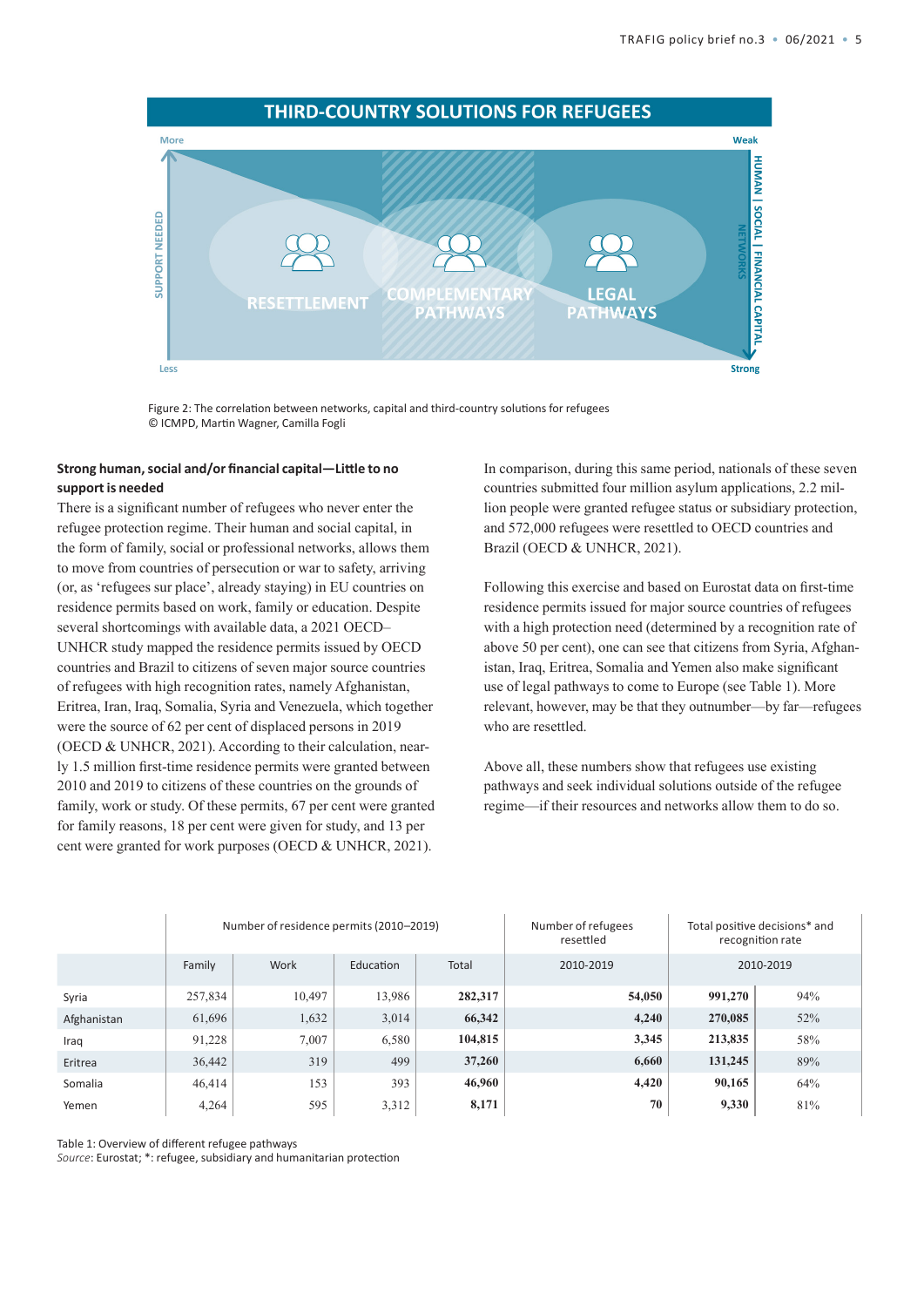

Figure 3: Policy implications for complementary pathways © ICMPD, Martin Wagner, Camilla Fogli

#### **No to very weak human, social and/or financial capital—High level of support is needed**

At the other end of the spectrum, many displaced people possess neither the financial means nor the necessary human or social capital. This makes them most vulnerable to becoming stuck in protracted displacement situations and limits their chances of finding safety. The international protection regime developed a very special system to compensate for the lack of financial means or capital among the most vulnerable—the instrument of resettlement, one of the durable solutions for refugees. Conceived as a protection tool, it offers the greatest support to the most vulnerable by offering an organised system well embedded in the international protection framework and overseen by a specialised agency, UNHCR. However, only 0.5 per cent of the 20.4 million refugees under UNHCR's mandate worldwide were resettled in 2019 (UNHCR, 2020, p. 48), illustrating that the need far exceeds the opportunity. And this need is growing: In 2021, UNHCR estimates that global resettlement needs will slightly increase to 1,445,383 persons as compared to 1,440,408 in 2020 (UNHCR, 2020b).

#### **Limited human, social and/or financial capital—Targeted support is needed**

Finally, there is the group of refugees who may not be among the most vulnerable and who are thus not targeted for resettlement, but whose human or social capital may not be strong enough to facilitate independent access to solutions abroad. For instance, they may have family members abroad with whom they wish to unite, but they may not be related closely enough to qualify for the narrow family definition that allows for family reunification.

These refugees may possess education or skills in demand in other countries but lack the necessary network, financial means or knowledge of how to access such opportunities or even to make their skills known to potential employers. This, for instance, holds true for a significant share of persons living in situations of protracted displacement in Jordan (see Tobin et al., 2021) and Ethiopia (see Tufa et al., 2021). It is this group of people with limited human and social capital for whom complementary pathways could become a game-changer. Well placed, complementary pathways could step in to provide a network where they are lacking or strengthen networks that are too weak. In this context, complementary pathways could allow refugees to utilise their human capital if mobility is added to the equation—facilitated, for instance, via family links or work or education channels.

Thus, it becomes clear that tapping into the potential of complementary pathways does not necessarily demand new pathways. What it requires, however, is that policymakers invest in:

- 1 building and leveraging quality networks to enable displaced people to utilise their resources, and
- 2 adjusting entry conditions by making visa regulations more flexible and reducing bureaucracy.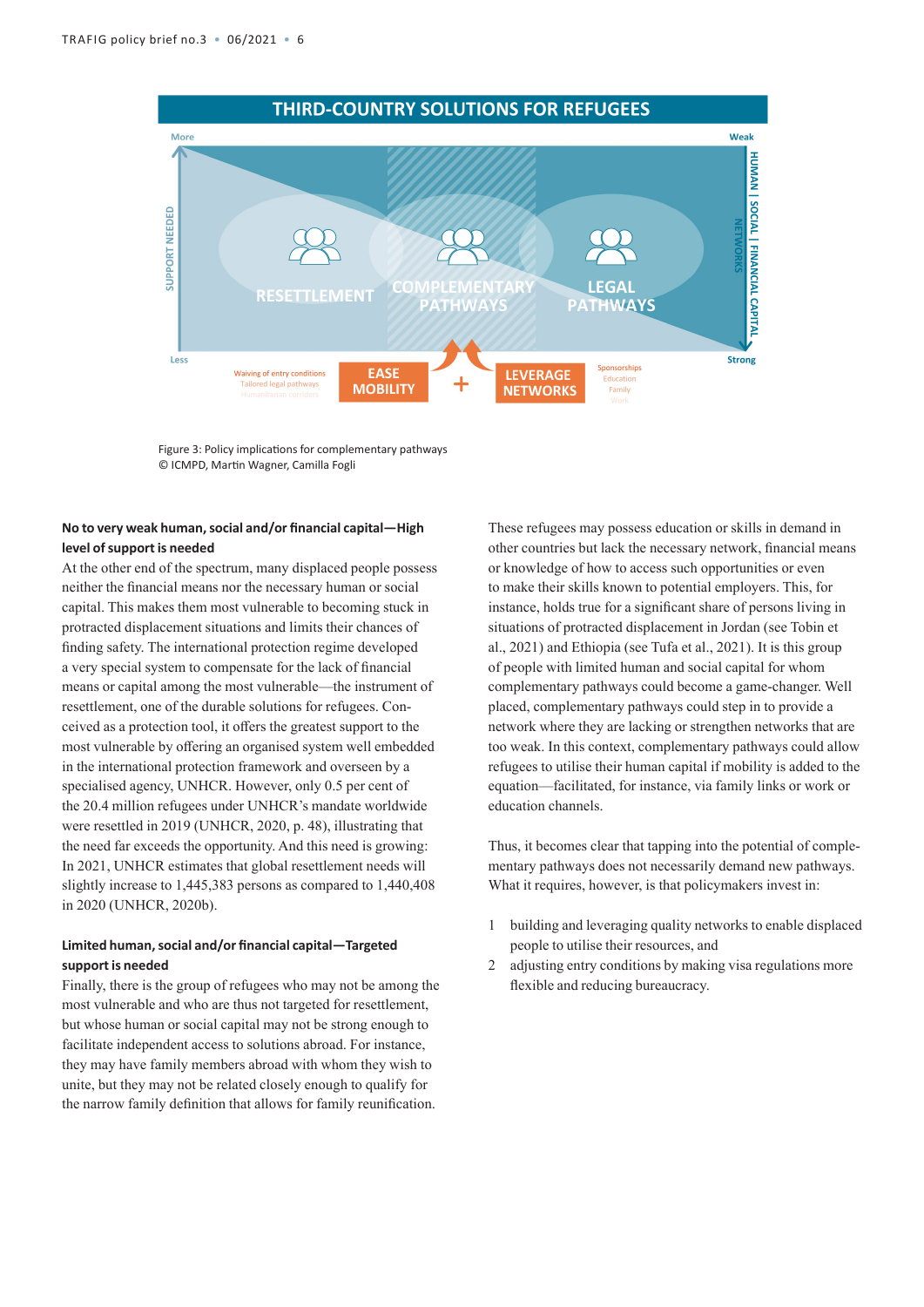# 4 Policy implications: Networks + mobility = complementary pathways

Complementary pathways are high on the agenda at the global and EU level. Yet much uncertainty remains regarding the use and ultimate impact—of this tool. States are often reluctant to introduce new pathways, which might be but one of the reasons why complementary pathways receive much attention from academics but far less from national governments. Additionally, complementary pathways suffer from an understandable but ill-advised divide between refugees, who are understood as primarily in need of protection, and migrants, who are seen as moving for economic, educational or private reasons. This divide is strongly reflected in national migration management systems and presents a formidable challenge for determining responsibility for a tool like complementary pathways, which caters to the "legal mobility" of "refugees". If this divide can be successfully overcome, complementary pathways could become a successful tool in the future.

# 5 Conclusions: Six waysto move forward on complementary pathways

The increased interest around complementary pathways, combined with the abovementioned examples, show that it is a promising way for expanding solutions for refugees. However, basing complementary pathways on refugees' capital and networks in many ways remains to be tapped and tested.The points below highlight ways that European Union and other policymakers can make better use of this instrument.

First, in **acknowledging the human and social capital** that refugees possess, complementary pathways could become a tool that offers refugees the possibility to seize opportunities based on their skills and networks.

Second, refugees have social and professional networks, which are often too weak to capitalise on. Complementary pathways in this context shall set up networking strategies to make refugees' connections stronger. **Networks in receiving countries** may develop further around the community sponsorship schemes that are gaining increased momentum, as this approach encourages and allows for flexible refugee support networks. These networks can be based on communities, individuals, employers, universities, faith groups or civil society. They may also be broadened to encompass family sponsorship schemes and thus widen the possibilities for family reunification, even if the tight definition of family would normally not allow for this. Networks in receiving countries, however also require corresponding structures in **key countries of first asylum**, where refugees can connect, for instance, to learn about education and employment opportunities and to navigate the required bureaucracy—a potential new area of action for development actors and embassies of potential refugee-receiving countries.

Third, refugees whose human or social capital offer them the prospect of a livelihood in a third country, such as being received by a community or having reasonable prospects of employment, should also be met with **more flexibility regarding their entry conditions**. A sense of flexibility shall not provide new refugee-specific pathways with more exclusive mobility rights but should rather extend to waiving entry conditions of existing pathways that may be difficult for refugees to fulfil (e.g. because of a lack of required documentation) and thus constitute the main hindrance to a third-country solution.

Fourth, current governance structures segregate the admission of refugees from that of other legal migrants. Complementary pathways for refugees are orphans in this governance structure, as they organisationally fit neither under the former nor the latter. Furthermore, investing in network opportunities for refugees requires initiatives in Europe and first countries of asylum, demanding policies that encompass the EU's internal and external dimension and involve different actors (DG HOME and DG INTPA). Progress on complementary pathways, therefore, requires actors to **overcome sectoral governance approaches** and seek synergies between these areas.

Fifth, the **connection of networks and facilitated admission opportunities for refugees**, as proposed in this brief, could build on lessons learned from initiatives such as the German Western Balkans Regulation. Additionally, further research on the legal pathways that people from major refugee source countries take without entering the refugee regime may inform policies that can help strengthen refugee networks to leverage complementary pathways to protection.

Sixth and finally, **enabling refugees to capitalise upon their resources, connections and skills to access third-country solutions** could, in turn, create more space for those refugees who are lacking social, human and financial capital and who need more support from the international community—ultimately enabling these pathways to become truly complementary instruments for refugees to access protection.